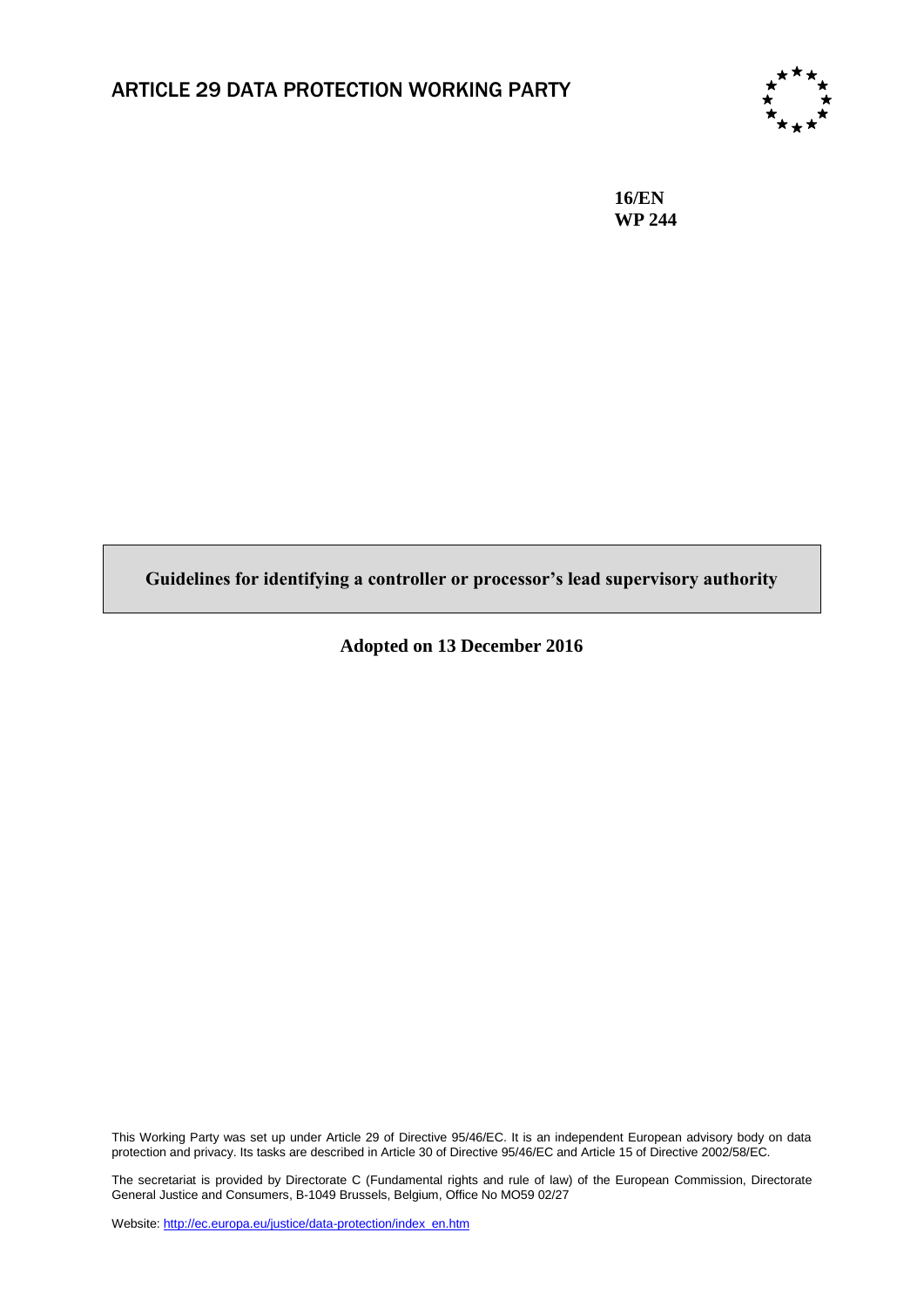# Table of Content

| $\mathbf{I}$ . |                                                                                             |  |
|----------------|---------------------------------------------------------------------------------------------|--|
| A.             |                                                                                             |  |
|                |                                                                                             |  |
| A.             |                                                                                             |  |
| 1.             |                                                                                             |  |
| i.             |                                                                                             |  |
| ii.            |                                                                                             |  |
| iii.           |                                                                                             |  |
| iv.            |                                                                                             |  |
| $V_{\bullet}$  |                                                                                             |  |
| 2.             |                                                                                             |  |
|                | <b>ANNEX I - Questions to guide the identification of the lead supervisory authority</b> 11 |  |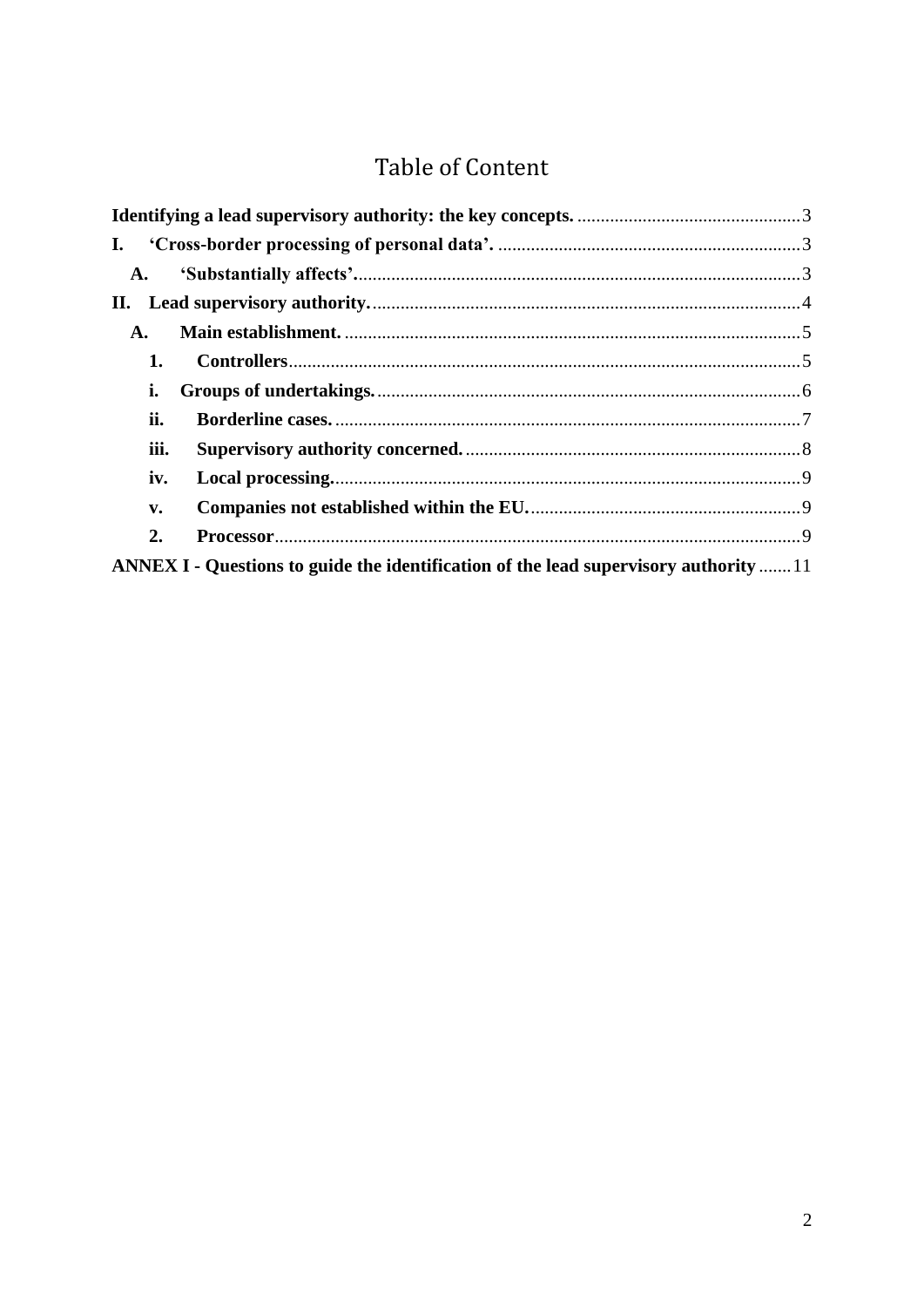# <span id="page-2-0"></span>**Identifying a lead supervisory authority: the key concepts.**

# <span id="page-2-1"></span>**I. 'Cross-border processing of personal data'.**

Identifying a lead supervisory authority is only relevant where a controller or processor is carrying out the cross-border processing of personal data. Article 4(23) of the General Data Protection Regulation (GDPR) defines 'cross-border processing' as either the:

- *processing of personal data which takes place in the context of the activities of establishments in more than one Member State of a controller or processor in the Union where the controller or processor is established in more than one Member State; or*
- *processing of personal data which takes place in the context of the activities of a single establishment of a controller or processor in the Union but which substantially affects or is likely to substantially affect data subjects in more than one Member State*.

This means that where an organisation has establishments in France and Romania, for example, and the processing of personal data takes place in the context of their activities, then this will constitute cross-border processing.

Alternatively, the organisation may only carry out processing activity in the context of its establishment in France. However, if the activity substantially affects – or is likely to substantially affect - data subjects in France and Romania then this will also constitute crossborder processing.

#### <span id="page-2-2"></span>**A. 'Substantially affects'.**

The GDPR does not define 'substantially' or 'affects'. The intention of the wording was to ensure that not all processing activity, with *any* effect and that takes place within the context of a single establishment, falls within the definition of 'cross-border processing'.

The most relevant ordinary English meanings of 'substantial' include; 'of ample or considerable amount or size; sizeable, fairly large', or 'having solid worth or value, of real significance; solid; weighty, important' (Oxford English Dictionary).

The most relevant meaning of the verb 'affect' is 'to influence' or 'to make a material impression on'. The related noun -'effect'- means, amongst other things, 'a result' or 'a consequence' (Oxford English Dictionary). This suggests that for data processing to *affect* someone it must have some form of impact on them. Processing with little or no effect on individuals does not fall within the second part of the definition of 'cross-border processing'. However, it would fall within the first part of the definition where the processing of personal data takes place in the context of the activities of establishments in more than one Member State of a controller or processor in the Union, where the controller or processor is established in more than one Member State.

Processing can be brought within the second part of the definition if there is the likelihood of a substantial effect, not just an actual substantial effect. Note that 'likely to' does not mean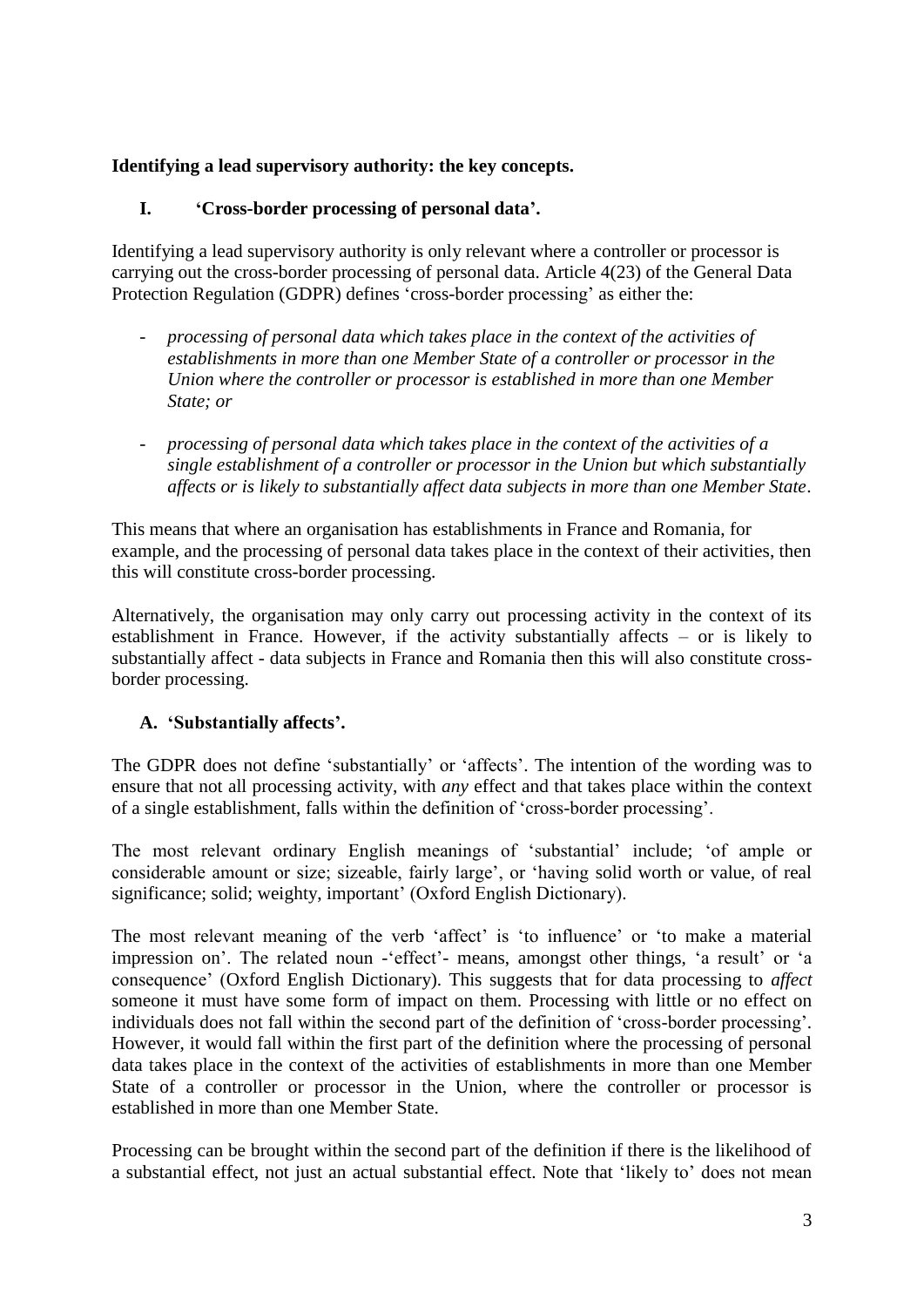that there is a remote possibility of a substantial effect. The substantial effect must be more likely than not. On the other hand, it also means that individuals do not have to be actually affected: the likelihood of a substantial effect is sufficient to bring the processing within the definition of 'cross-border processing'.

The fact that a data processing operation may involve the processing of a number – even a large number – of individuals' personal data, in a number of Member States, does not necessarily mean that the processing has, or is likely to have, a substantial effect. Processing with little or no effect does not constitute cross-border processing for the purposes of the second part of the definition, regardless of how many individuals it affects.

Supervisory Authorities will interpret 'substantially affects' on a case by case basis. We will take into account the context of the processing, the type of data, the purpose of the processing and factors such as whether the processing:

- o causes, or is likely to cause, damage, loss or distress to individuals;
- o has, or is likely to have, an actual effect in terms of limiting rights or denying an opportunity;
- o affects, or is likely to affect individuals' health, well-being or peace of mind;
- o affects, or is likely to affect individuals' financial or economic status or circumstances;
- o leaves individuals open to discrimination or unfair treatment;
- o involves the analysis of the special categories of personal or other intrusive data, particularly the personal data of children;
- o causes, or is likely to cause individuals to change their behaviour in a significant way;
- o has unlikely, unanticipated or unwanted consequences for individuals;
- o creates embarrassment or other negative outcomes, including reputational damage; or
- o involves the processing of a wide range of personal data.

Ultimately, the test of 'substantial effect' is intended to ensure that supervisory authorities are only required to co-operate formally through the GDPR's consistency mechanism *"where a supervisory authority intends to adopt a measure intended to produce legal effects as regards processing operations which substantially affect a significant number of data subjects in several Member States". (Recital 135)*

# <span id="page-3-0"></span>**II. Lead supervisory authority.**

Put simply, a 'lead supervisory authority' is the authority with the primary responsibility for dealing with a cross-border data processing activity, for example when a data subject makes a complaint about the processing of his or her personal data.

The lead supervisory authority will coordinate any investigation, involving other 'concerned' supervisory authorities.

Identifying the lead supervisory authority depends on determining the location of the controller's 'main establishment' or 'single establishment' in the EU. Article 56 of the GDPR says that:

- *the supervisory authority of the main establishment or of the single establishment of the controller or processor shall be competent to act as lead supervisory authority for*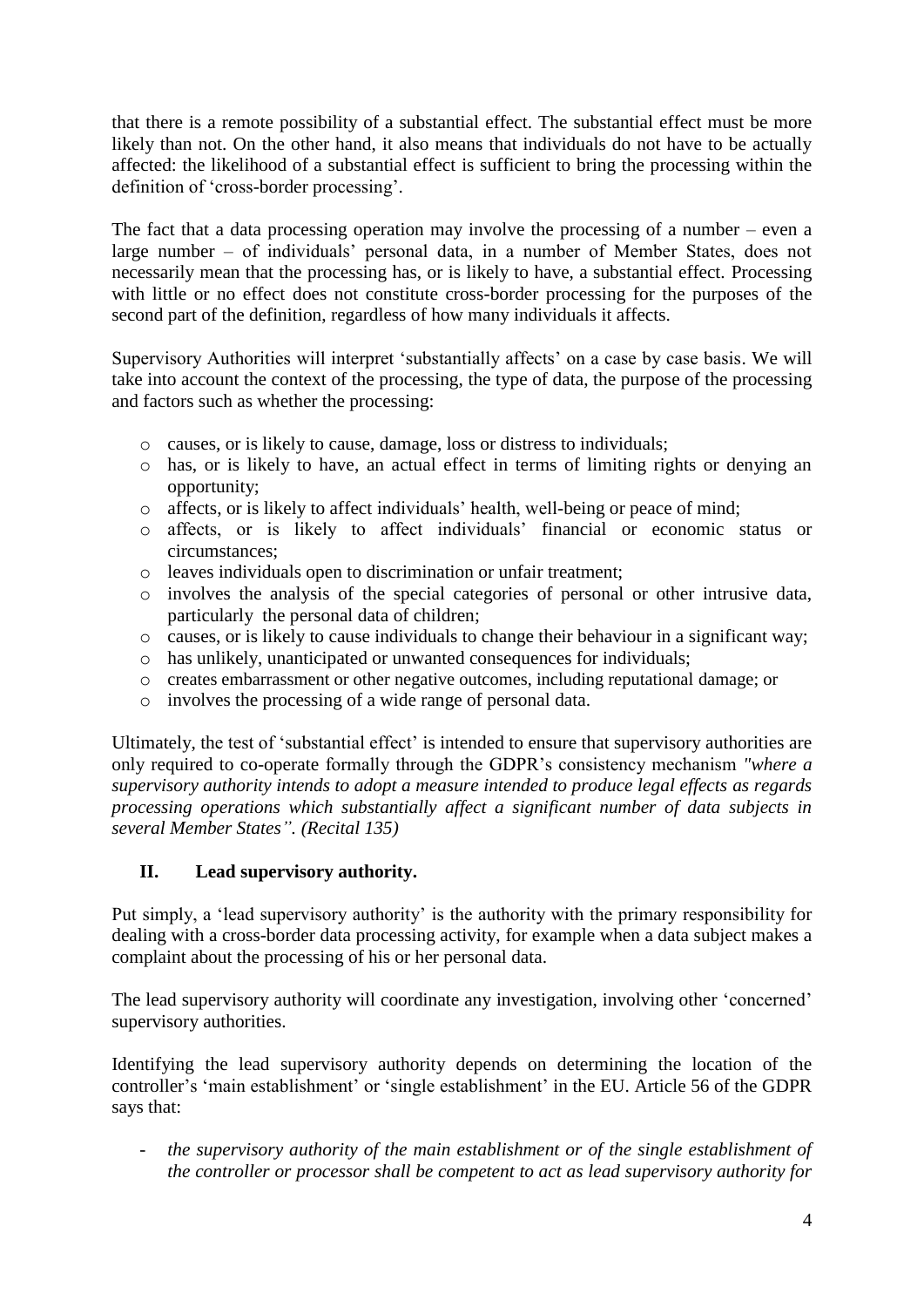*the cross-border processing carried out by that controller or processor in accordance with the* [cooperation] *procedure provided in Article 60.*

# <span id="page-4-0"></span>**A. Main establishment.**

Article 4(16) of the GDPR states that 'main establishment' means:

- *as regards a controller with establishments in more than one Member State, the place of its central administration in the Union, unless the decisions on the purposes and means of the processing of personal data are taken in another establishment of the controller in the Union and the latter establishment has the power to have such decisions implemented, in which case the establishment having taken such decisions is to be considered to be the main establishment;*
- *as regards a processor with establishments in more than one Member State, the place of its central administration in the Union, or, if the processor has no central administration in the Union, the establishment of the processor in the Union where the main processing activities in the context of the activities of an establishment of the processor take place to the extent that the processor is subject to specific obligations under this Regulation;*

# <span id="page-4-1"></span>**1. Controllers**

In order to establish where the main establishment is, it is firstly necessary to identify the central administration of the data controller in the EU, if any. The approach set out in the GDPR is that the central administration in the EU is the place where decisions about the purposes and means of the processing of personal data are taken.

The essence of the lead authority principle in the GDPR is that the supervision of crossborder processing should be led by only one supervisory authority in the EU. In cases where decisions relating to different cross-border processing activities are taken within the EU central administration, there will be a single lead supervisory authority for the various data processing activities carried out by the multinational company. However, there may be cases where an establishment other than the place of central administration makes autonomous decisions concerning the purposes and means of a specific processing activity. This means that there can be situations where more than one lead authority can be identified, i.e. in cases where a multinational company decides to have separate decision making centres, in different countries, for different processing activities.

In these situations it will be essential for companies to identify precisely where the decisions on purpose and means of processing are taken. Correct identification of the main establishment is in the interests of controllers and processors because it provides clarity in terms of which supervisory authority they have to deal with in respect of their various compliance duties under the GDPR. These include registering a data protection officer; notifying a risky processing activity or notifying a data security breach. The relevant provisions of the GDPR are intended to make these compliance tasks manageable.

The examples below illustrate this: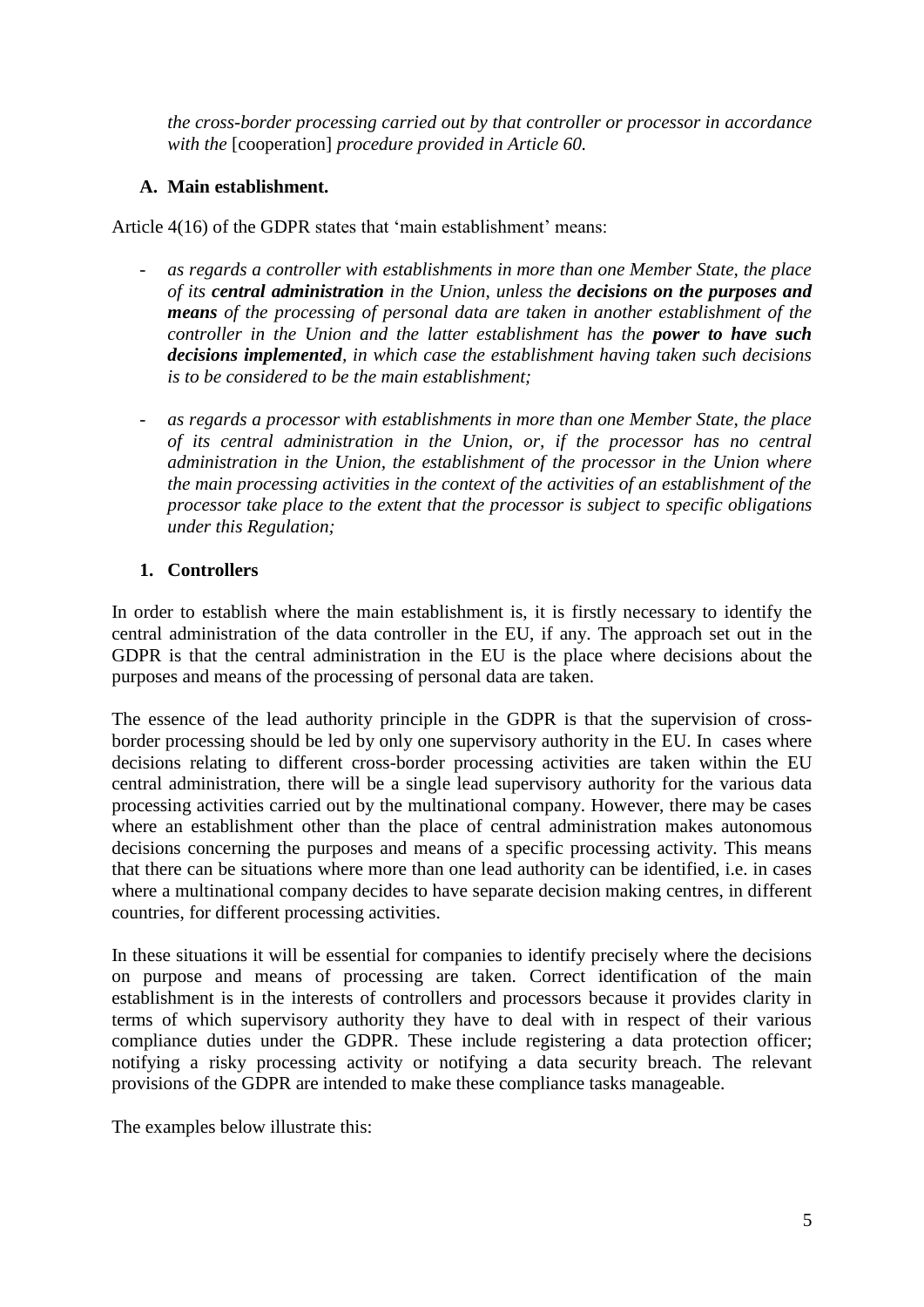Example 1: A food retailer has its headquarters (i.e. its 'place of central administration') in Rotterdam, Netherlands. It has establishments in various other EU countries, which are in contact with individuals there. All establishments make use of the same software to process consumers' personal data for marketing purposes. All the decisions about the purposes and means of the processing of consumers' personal data for marketing purposes are taken within its Rotterdam headquarters. This means that the company's lead supervisory authority for this cross border processing activity is the Netherlands supervisory authority.

Example 2: A bank has its corporate headquarters in Frankfurt, and all its banking processing activities are organised from there, but its insurance department is located in Vienna. If the establishment in Vienna has the power to decide on all insurance data processing activity and to implement these decisions for the whole EU, then as foreseen in Art 4(16) of the GDPR, the Austrian supervisory authority would be the lead authority in respect of the cross border processing of personal data for insurance purposes, and the German authorities (Hessen supervisory authority) would supervise the processing of personal data for banking purposes, wherever the clients are located.<sup>2</sup>

# <span id="page-5-0"></span>**i. Groups of undertakings.**

1

Where processing is carried out by a group of undertakings that has its headquarters in the EU, the establishment of the undertaking with overall control should be considered to be the main establishment for the group, except where the purposes and means of processing are determined by another establishment. The parent, or operational headquarters of the group of undertakings in the EU, is likely to be the main establishment, because that would be the place of its central administration.

The reference in the definition to the place of a controller's central administration works well for organisations that have a centralised decision-making headquarters and branch-type structure. In such cases it is clear that the power to make decisions about cross-border data processing, and to have them carried out, lies within the company's headquarters. In such cases, determining the location of the main establishment – and therefore which supervisory authority is the lead supervisory authority - is straightforward. However, the decision system of group of companies could be more complex, giving independent making powers relating to cross border processing to different establishments.

#### **Criteria for identifying the main establishment in cases where it is not the place of its central administration in the EU.**

Recital 36 of the GDPR is useful in clarifying the main factor that shall be used to determine a controller's main establishment if the criterion of the central administration does not apply.

<sup>&</sup>lt;sup>1</sup> In the context of processing personal data for banking purposes, we recognise that are many different processing activities involved in this. However, to simplify matters, we address all of them as a single purpose. The same is true of processing done for insurance purposes.

<sup>&</sup>lt;sup>2</sup> It should be recalled also that the GDPR provides for the possibility of local oversight in specific cases. See Recital (127): *"Each supervisory authority not acting as the lead supervisory authority should be competent to handle local cases where the controller or processor is established in more than one Member State, but the subject matter of the specific processing concerns only processing carried out in a single Member State and involves only data subjects in that single Member State, for example, where the subject matter concerns the processing of employees' personal data in the specific employment context of a Member State."* This principle means that the supervision of HR data connected to local employment context could fall to several supervisory authorities.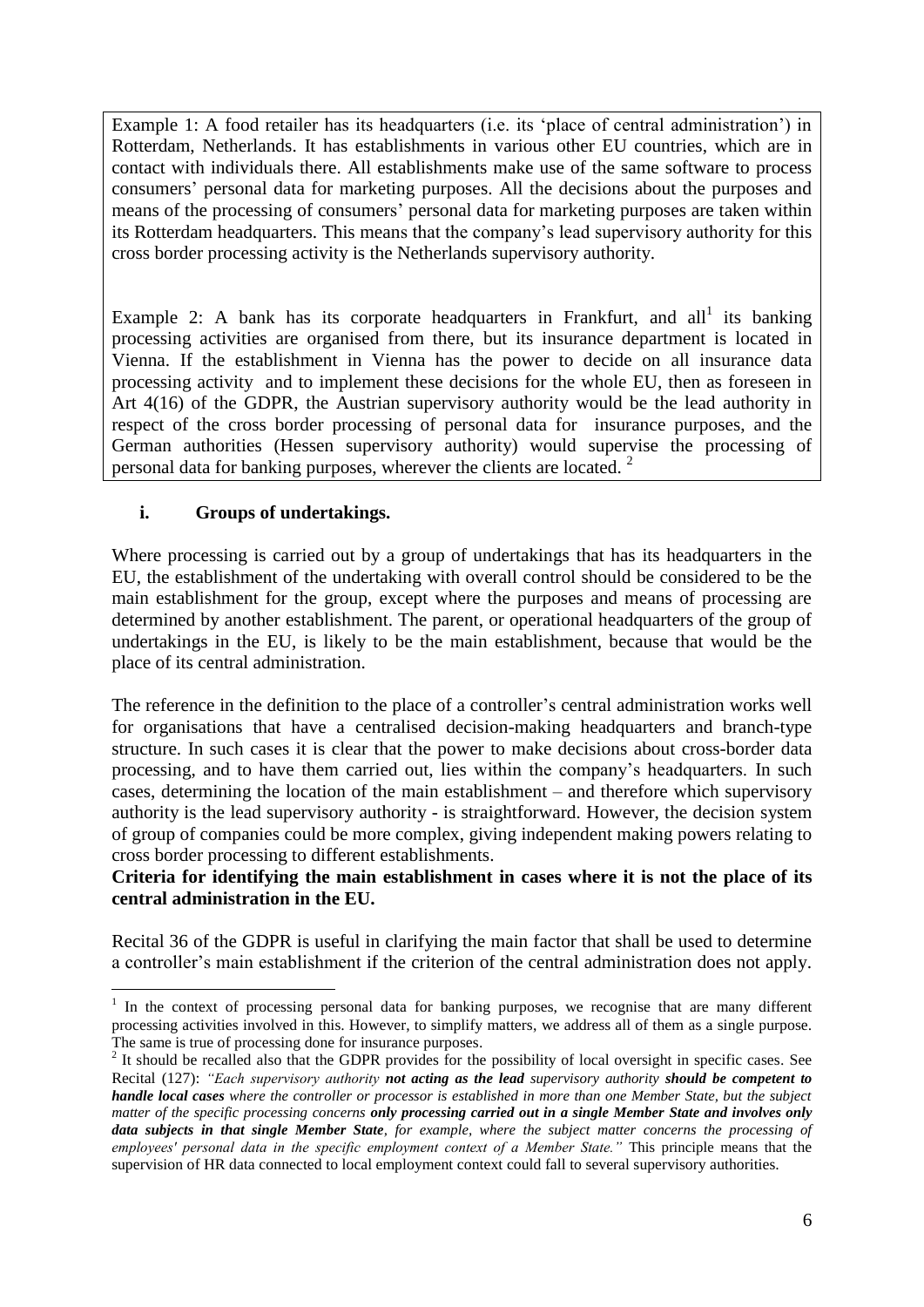This involves identifying where the effective and real exercise of management activities, that determine the main decisions as to the purposes and means of processing through stable arrangements, takes place. Recital 36 also clarifies that "the presence and use of technical means and technologies for processing personal data or processing activities do not, in themselves, constitute a main establishment and are therefore not determining criteria for a main establishment".

The data controller itself identifies where its main establishment is and therefore which supervisory authority is its lead authority. However, this can be challenged by the respective supervisory authority concerned afterwards.

The factors below are useful for determining the location of a controller's main establishment, according to the terms of the GDPR, in cases where it is not the location of its central administration in the EU.

- o Where are decisions about the purposes and means of the processing given final 'sign off'?
- o Where are decisions about business activities that involve data processing made?
- o Where does the power to have decisions implemented effectively lie?
- o Where is the Director (or Directors) with overall management responsibility for the cross border processing located?
- o Where is the controller or processor registered as a company, if in a single territory?

Note that this is not an exhaustive list. Other factors may be relevant depending on the controller or processing activity in question. If a supervisory authority has reasons to doubt that the establishment identified by the controller is in reality the main establishment for the purposes of the GDPR, it can – of course – require the controller to provide the additional information necessary for it to prove where its main establishment is located.

#### <span id="page-6-0"></span>**ii. Borderline cases.**

There will be borderline and complex situations where it is difficult to identify the main establishment or to determine where decisions about data processing are taken. This might be the case where there is cross-border processing activity and the controller is established in several Member States, but there is no central administration in the EU and none of the EU establishments are taking decisions about the processing (i.e. decisions are taken exclusively outside of the EU).

In the case above, the company carrying out cross border processing may be keen to be regulated by a lead authority to benefit from the One-Stop-Shop principle. However, the GDPR does not provide a solution for situations like this. In these circumstances, the pragmatic way to deal with this would be for the company to designate the establishment that will act as its main establishment. This establishment must have the authority to implement decisions about the processing activity and to take liability for the processing, including having sufficient assets. If the company does not designate an establishment in this way, it will not be possible to designate a lead authority. Supervisory authorities will always be able to investigate further where this is appropriate.

The GDPR does not permit 'forum shopping'. If a company claims to have its main establishment in one Member State, but no effective and real exercise of management activity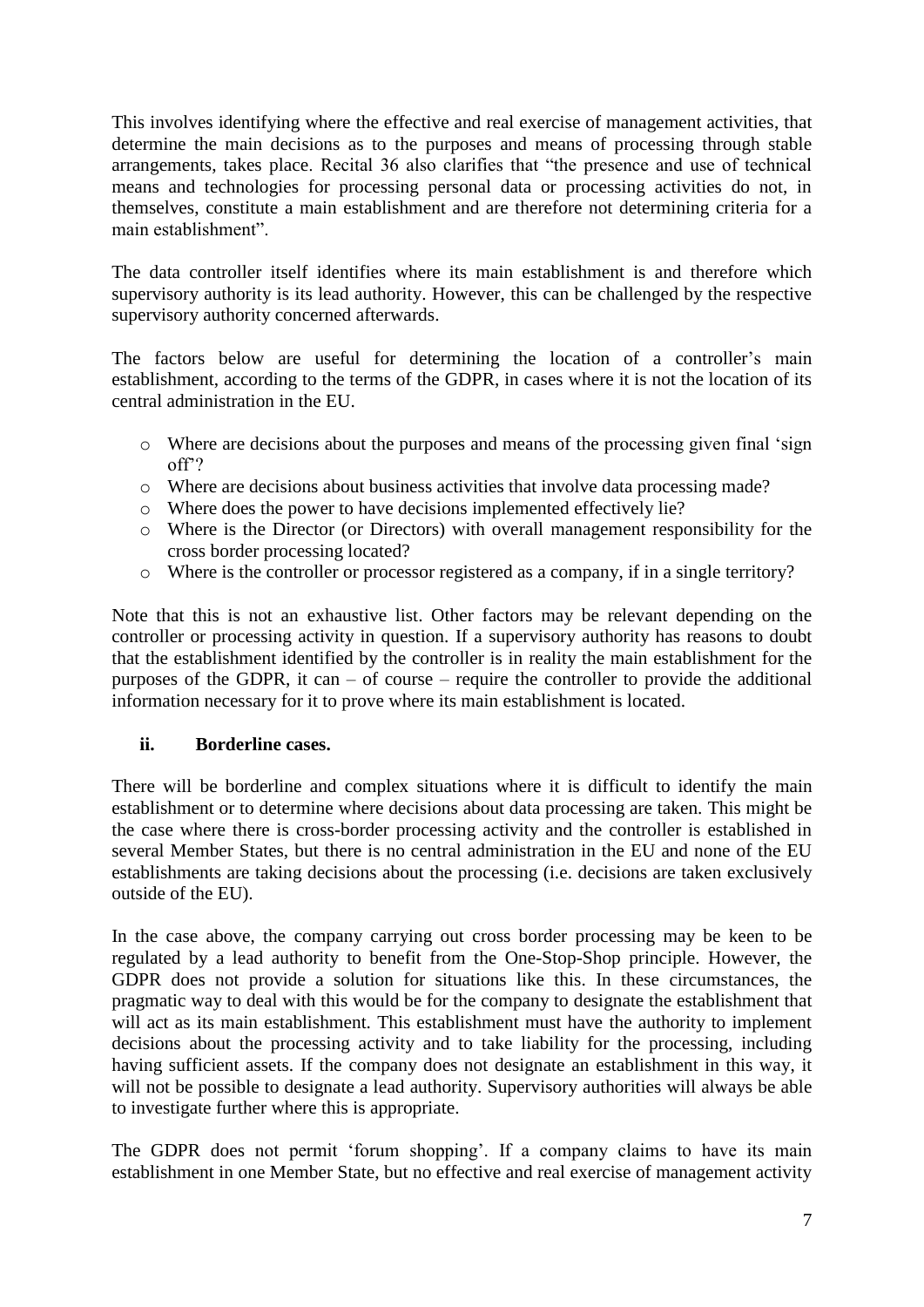or decision making over the processing of personal data takes place there, the relevant supervisory authorities (or ultimately EDPB) will decide which supervisory authority is the 'lead', using objective criteria and looking at the evidence. The process of determining where the main establishment is may require active inquiry and co-operation by the supervisory authorities. Conclusions cannot be based solely on statements by the organisation under review. The burden of proof ultimately falls on controllers and processors. They should be able to demonstrate to supervisory authorities where decisions about data processing are actually taken and implemented. Effective records of data processing activity would help both organisations and supervisory authorities to determine the lead authority.

In some cases the relevant supervisory authorities will ask the controller to provide clear evidence, in line with any EDPB guidelines, of where its main establishment is, or where decisions about a particular data processing activity are taken. This evidence will be given due weight and the supervisory authorities involved will co-operate to decide which one of them will take the lead in investigations. Such cases will only be referred to the EDPB for a decision under Article 65(1)(b) where supervisory authorities have conflicting views in terms of identifying the lead supervisory authority. However, in most cases, we expect that the relevant supervisory authorities will be able to agree a mutually satisfactory course of action.

#### <span id="page-7-0"></span>**iii. Supervisory authority concerned.**

GDPR Article 4(22) says that:

*'supervisory authority concerned' means a supervisory authority which is concerned by the processing of personal data because: (a) the controller or processor is established on the territory of the Member State of that supervisory authority; (b) data subjects residing in the Member State of that supervisory authority are substantially affected or likely to be substantially affected by the processing; or (c) a complaint has been lodged with that supervisory authority.* 

The concept of a concerned supervisory authority is meant to ensure that the 'lead authority' model does not prevent other supervisory authorities having a say in how a matter is dealt with when, for example, individuals residing outside the lead authority's jurisdiction are substantially affected by a data processing activity. In terms of factor (a) above, the same considerations as for identifying a lead authority apply. Note that in (b) the data subject must merely reside in the Member State in question; he or she does not have to be a citizen of that state. It will generally be easy  $-$  in (c) to determine  $-$  as a matter of fact  $-$  whether a particular supervisory authority has received a complaint.

Article 56, paragraphs (2) and (5) of the GDPR provide for a concerned supervisory authority to take a role in dealing with a case without being the lead supervisory authority. When a lead supervisory authority decides not to handle a case, the concerned supervisory authority that informed the lead shall handle it.. This is in accordance with the procedures in Article 61 (Mutual assistance) and Article 62 (Joint operations of supervisory authorities) of the GDPR. This might be the case where a marketing company with its main establishment in Paris launches a product that only affects data subjects residing in Portugal. In such a case the French and Portuguese supervisory authorities might agree that it is appropriate for the Portuguese supervisory authority to take the lead in dealing with the matter. Given that the processing activity has a purely local effect – i.e. on individuals in Portugal – the French and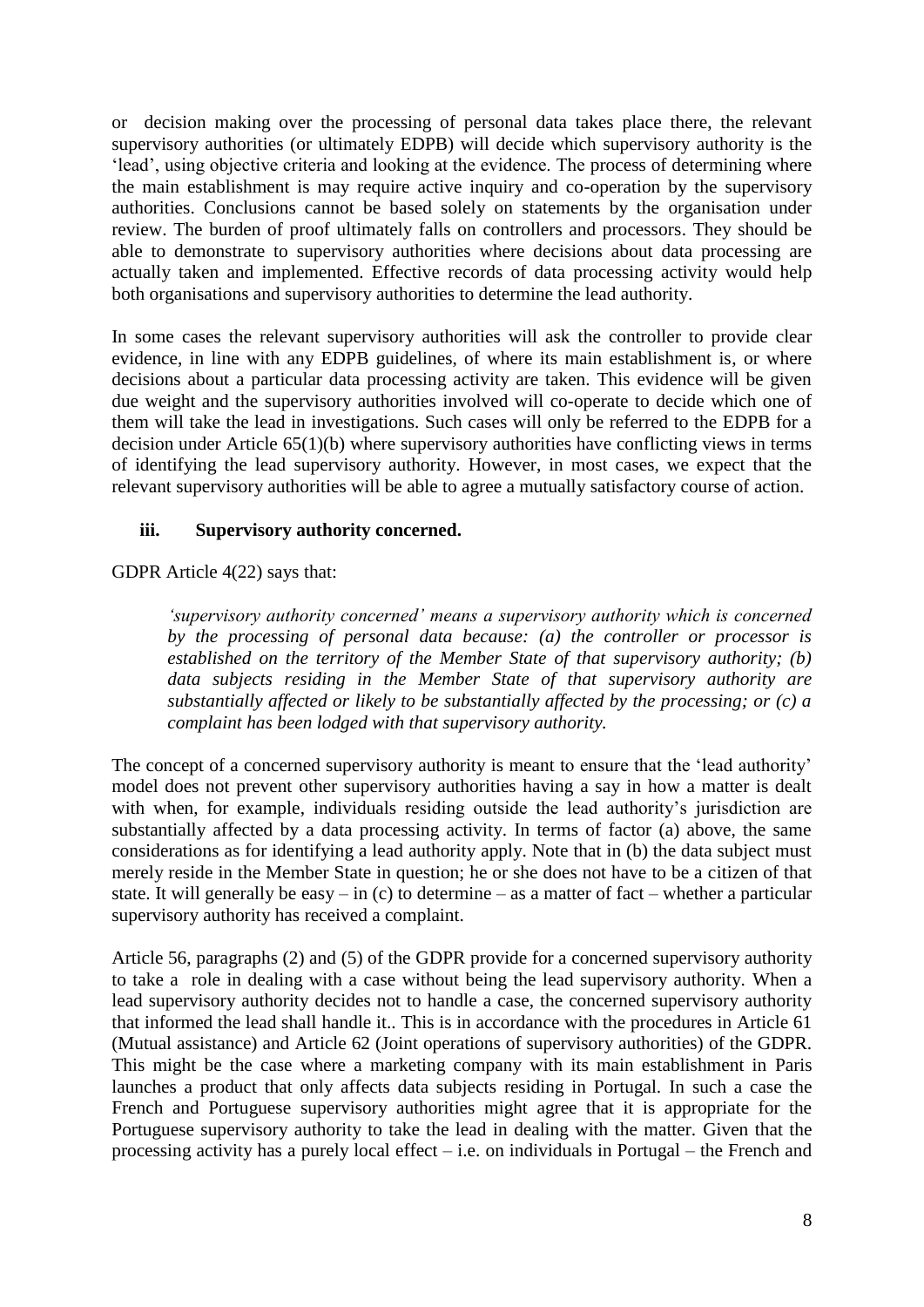Portuguese supervisory authorities have the discretion to decide which supervisory authority should deal with the matter – in accordance with Recital 127.

The GDPR requires lead and concerned supervisory authorities to co-operate, with due respect for each other's views, to ensure a matter is investigated and resolved to each authority's satisfaction – and with an effective remedy for data subjects. Supervisory authorities should endeavour to reach a mutually acceptable course of action. The formal consistency mechanism should only be invoked where co-operation does not reach a mutually acceptable outcome.

The mutual acceptance of decisions can apply to substantive conclusions, but also to the course of action decided upon, including enforcement activity (e.g. full investigation, investigation with limited scope, a warning or a press statement). It can also apply to a decision not to handle a case in accordance with GDPR, for example because of a formal policy of prioritisation, or because there are other concerned authorities as described above.

The development of consensus and good will between supervisory authorities is essential to the success of the GDPR's cooperation and consistency process.

# <span id="page-8-0"></span>**iv. Local processing.**

Local data processing activity does not fall within the GDPR's cooperation and consistency provisions. Supervisory authorities will respect each other's competence to deal with local data processing activity on a local basis. (Processing carried out by public authorities will always be dealt with on a 'local' basis too.)

# <span id="page-8-1"></span>**v. Companies not established within the EU.**

The GDPR's cooperation and consistency mechanism only applies to controllers with an establishment, or establishments, within the European Union. If the company does not have an establishment in the EU, the mere presence of a representative in a Member State does not trigger the one stop shop system. This means that controllers without any establishment in the EU must deal with local supervisory authorities in every Member State they are active in, through their local representative.

#### <span id="page-8-2"></span>**2. Processor**

GDPR also offers the one stop shop system for the benefit of data processors that are subject to GDPR and have establishments in more than one Member State.

Article 4(16)(b) of the GDPR states that the processor's main establishment will be the place of the central administration of the processor in the EU or, if there is no central administration in the EU, the establishment in the EU where the main processing (processor) activities take place.

However, according to Recital 36, in cases involving both controller and processor, the competent lead supervisory authority should be the lead supervisory authority for the controller. In this situation, the supervisory authority of the processor will be a 'supervisory authority concerned' and should participate in the cooperation procedure. This rule will only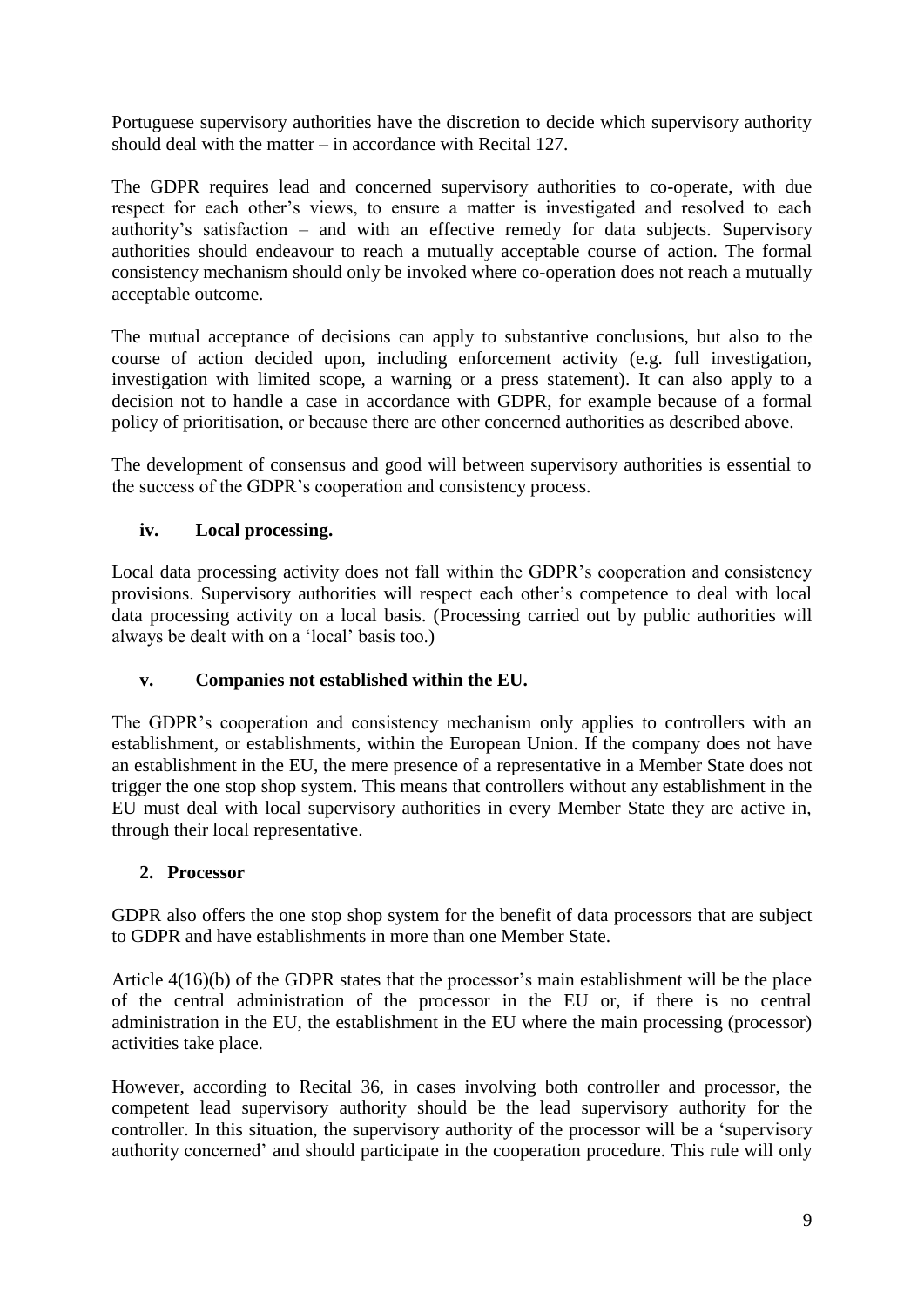apply where the controller is established in the EU. In cases when controllers are subject to the GDPR on the basis of Art 3.2, they will not be subject to the one stop shop mechanism.